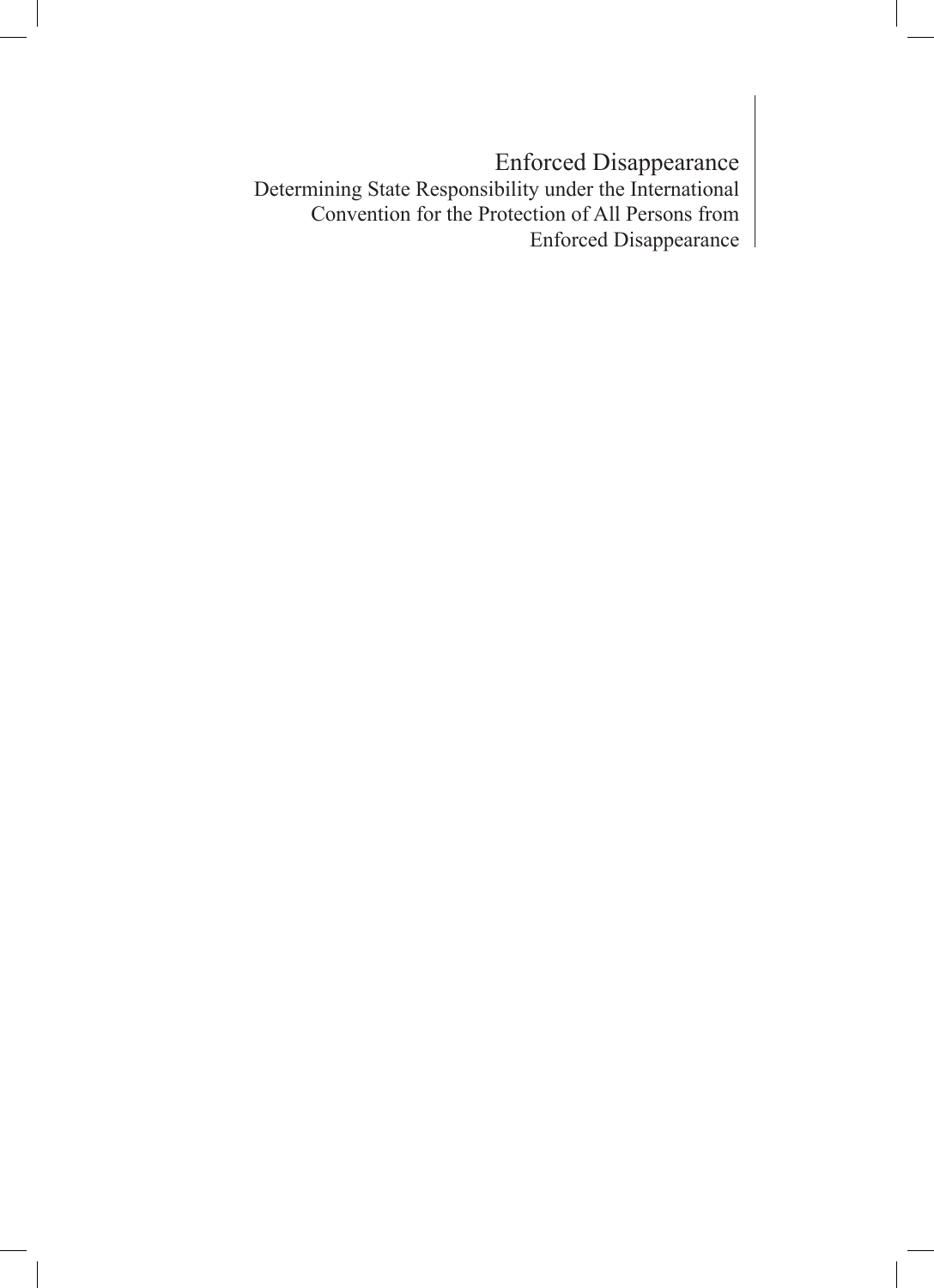SCHOOL OF HUMAN RIGHTS RESEARCH SERIES, Volume 51.

The titles published in this series are listed at the end of this volume.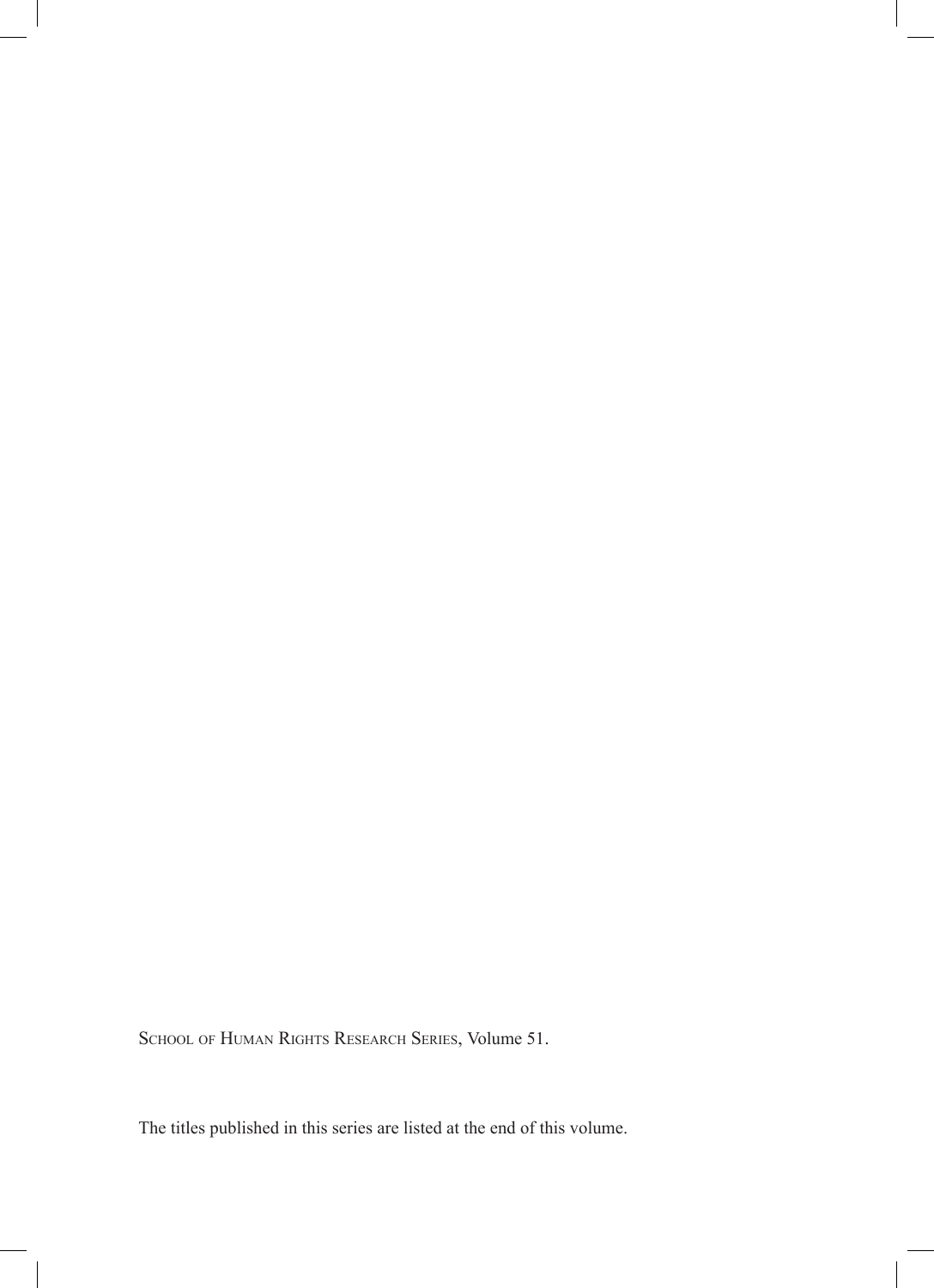Enforced Disappearance Determining State Responsibility under the International Convention for the Protection of All Persons from Enforced Disappearance

Marthe Lot Vermeulen



Cambridge – Antwerp – Portland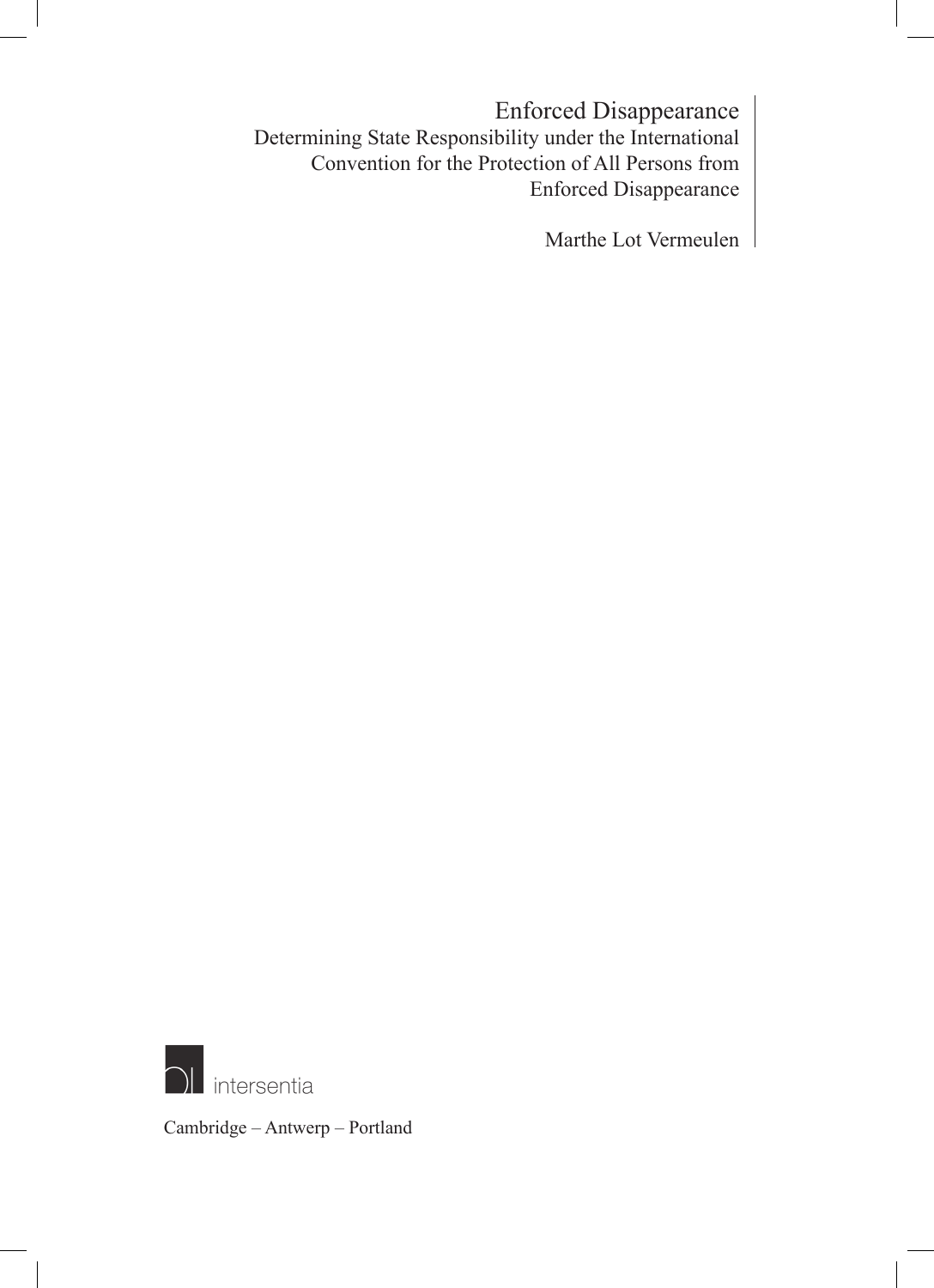Marthe Lot Vermeulen

Enforced Disappearance Determining State Responsibility under the International Convention for the Protection of All Persons from Enforced Disappearance

Cover image © Marthe Lot Vermeulen

Typesetting: Editing Department, Utrecht University School of Law

ISBN 978-1-78068-065-1 NUR 828

© 2012 Intersentia www.intersentia.com

British Library Cataloguing in Publication Data. A catalogue record for this book is available from the British Library.

Behoudens uitzondering door de wet gesteld, mag zonder schiftelijke toestemming van de rechthebbende(n) op het auteursrecht c.q. de uitgevers van deze uitgave, door de rechthebbende(n) gemachtigd namens hem (hen) op te treden, niets uit deze uitgave worden verveelvoudigd en/of openbaar gemaakt door middel van druk, fotocopie, microfilm of anderszins, hetgeen ook van toepassing is op de gehele of gedeeltelijke bewerking. De uitgevers zijn met uitsluiting van ieder ander onherroepelijk door de auteur gemachtigd de door derden verschuldigde vergoedingen van copiëren, als bedoeld in artikel 17 lid 2 der Auteurswet 1912 en in het KB van 20-6-'64 (Stb. 351) ex artikel 16b der Auteurswet 1912, te doen innen door (en overeenkomstig de reglementen van) de Stichting Reprorecht te Amsterdam.

Niets uit deze uitgave mag worden verveelvoudigd en/of openbaar gemaakt door middel van druk, fotocopie, microfilm of op welke andere wijze ook, zonder voorafgaande schriftelijke toestemming van de uitgevers.

No part of this book may be reproduced in any form, by print, photo copy, microfilm or any other means, without written permission from the publishers.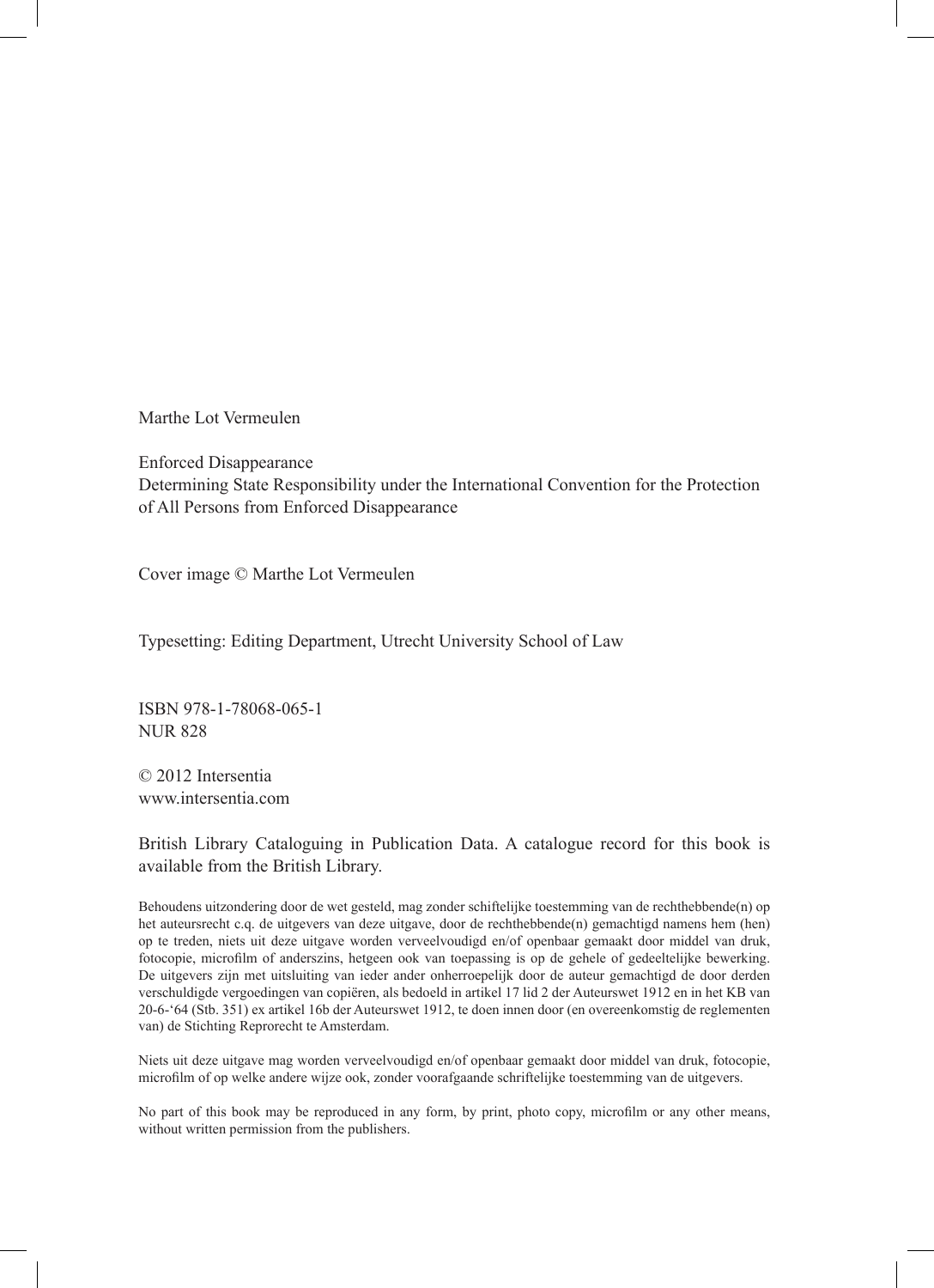### **Preface**

The topic of enforced disappearance was first presented to me during one of my LLM classes given by Prof. Françoise Hampson at the University of Essex. The sharp contrast between on the one hand the importance of holding states accountable for this human rights violation and on the other hand the states' attempt to cover-up all the evidence, including the disappeared person him or herself, intrigued me from the beginning.The numerous questions around this cruel 'perfect crime of no information' motivated me to plunge into the topic for my PhD and learn to swim in the academic world.

Writing a PhD might seem a lonely experience at first but for me, the opposite has fortunately proven to be true, both in good times and bad times. In particular, there are a number of people without whom the process would not have been such an inspiring, stimulating and gratifying experience.

First of all, I would like to thank my supervisors, Prof. Jenny Goldschmidt, Prof. Fried van Hoof and Prof. Cecilia Medina Quiroga for their support and willingness to share their expertise. Their incisive comments, even from across the ocean, have provided me with a constructive learning experience throughout the process. A special thank you to Jenny for being my main supervisor and for her encouragement and faith in the project. My thanks also go to the members of the reading committee, Prof. Antonio Cançado Trindade, Dr. Gabriella Citroni, Prof. Cees Flinterman, Prof. Manfred Nowak and Prof. John Vervaele, for the time and effort they took reading through the manuscript and for providing me with much appreciated comments on the final draft.

Throughout the process of writing my dissertation, I feel fortunate and honoured to have been able to work with and meet a number of wonderful people with a great wealth of expertise and experience. I would like to thank Mr. Hugo Argente, Madre Elia Espen, Prof. Daniel Feierstein, Judge Sergio García Ramírez, Dr Philip Grant, Judge Lucila Larrandart, Prof. Martín Lozada, Judge Margarette Macaulay, Dr. Ernesto Moreau, Mr. Ewoud Plate, Dr. Andrea Pochak, Judge Daniel Rafecas, Judge Carlos Rozanski, Dr. Oswaldo Ruiz Chiriboga, Dr. Pablo Saavedra Alessandri, Judge Diego García Sayán and Mr. Jan de Vries for sharing their views and experiences with me. In addition, I would not have been able to do the research without the enjoyable and excellent Spanish classes given to me by Marta Lammen, a teacher that has inspired me in many ways. Carolina and María Thompson were in particular of great assistance in conducting interviews in Argentina. My thanks also go to the Inter-American Court of Human Rights for giving me the opportunity to gain insight into how the Court operates by being a member of the legal team of Francisco Rivera.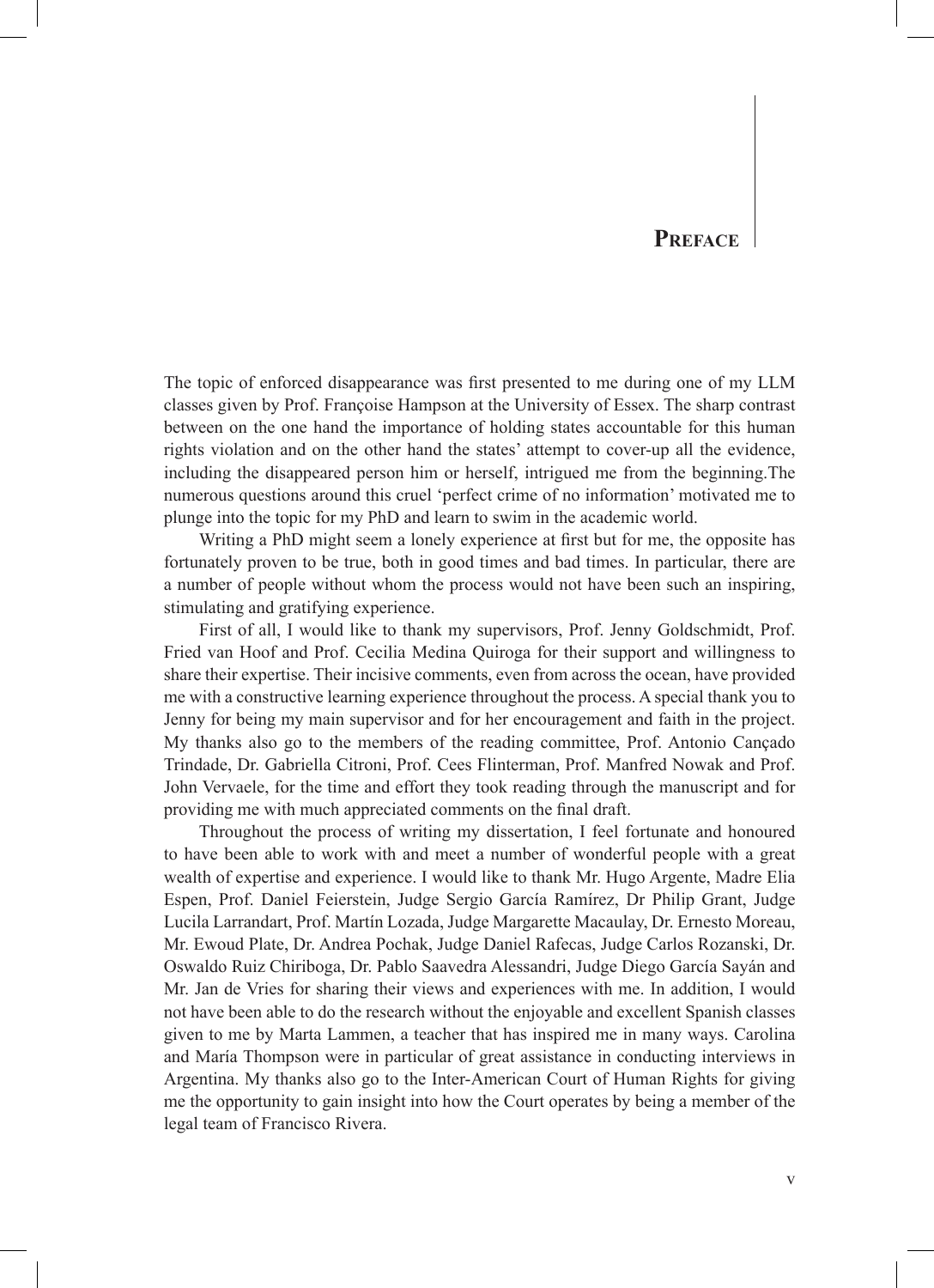Preface

The Netherlands Institute of Human Rights (SIM) has been an extremely inspiring and pleasant environment for me to conduct this research. I owe a big thank you to Hanneke van Denderen, Esther Heldenbergh-Bode and Marcella Kiel for taking care of the small and bigger organisational matters that are involved in writing a dissertation. I would also like to express my gratitude to Saskia Bal for her advice on a variety of topics. Moreover, I am grateful to Peter Morris and Klaartje Hoeberechts of the Wiarda Institute for helping me during the final stage of realising this book. My PhD colleagues at SIM, Ramona Biholar, Diana Contreras Garduño, Masha Fedorova, Katharine Fortin, Jayshree Mangubhai, Brianne McGonigle Leyh, Hana van Ooijen, René Rouwette, Sarah Speekenbrink and Yanqing Hong, ensured that I was looking forward to come to SIM every day. I feel proud to be part of this PhD generation of the SIM family. I would like to thank Brianne and Diana for their helpful comments on draft sections of my work.

Great encouragement has come from my paranimpfen, Hana and Katharine. I would like to thank Hana for being an irreplaceable roommate, dear friend and a faithful colleague for more than six years. I will never forget the many pleasant talks and witty e-mails that always put a smile on my face. I would like to thank Katharine for her precious friendship, humour and emotional support. The many intriguing discussions with her have shaped my thoughts on and understanding of complex academic issues. Both of them have been indispensable for enjoying the ups and enduring the downs that come with writing a PhD. Another person that deserves a special thank you is Antoine Buyse; he filled our room with concentration and with lovely conversations while enjoying cookies and tea.

I would like to thank my family, family-in-law and friends with all my heart. Without their support and attentiveness, I would not have been able to complete this project. I am especially grateful to my parents, Ike and Erwin, for being unconditionally supportive and always willing to read and comment on my work, notify me about interesting articles and think along with me on the topic of my PhD. I would also like to thank my dear friends Julia and Clare for their valuable comments on previous draft sections of the manuscript. I am indebted to Ian for his excellent suggestions to improve the drafts.

Last but not least, I cannot but acknowledge that without Arjan, my husband, I would have still been in the painful process of finalising my manuscript now. Not only did his willingness to spend long nights programming on the computer save me a tremendous amount of time and mistakes when working on the footnotes but his capacity to put matters into perspective has also pushed me forward to completing the manuscript on time. I love him, if not only for that. Livia-Mae, our daughter, has had her share in counter-balancing the thinking process with her heart-warming smile and enthusiasm that fills my heart with joy every day. I am looking forward to walking the path of life and career with them at my side.

Utrecht, February 2012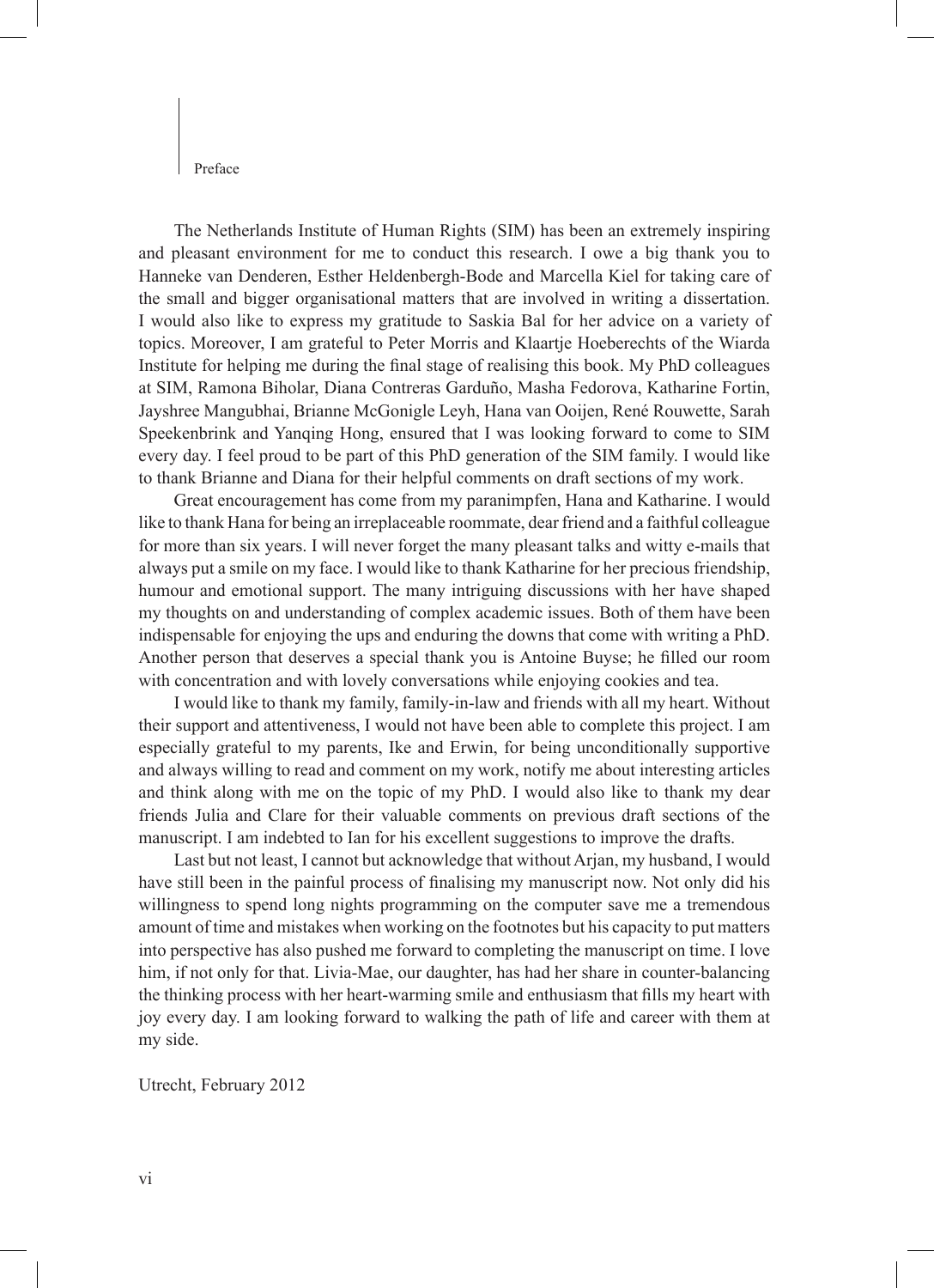| Preface               |     |
|-----------------------|-----|
| List of Abbreviations | X1X |

#### **Introduction**

#### **Chapter 1 Introduction**

|  | 1.1 Introduction                                                         | $\mathbf{1}$   |
|--|--------------------------------------------------------------------------|----------------|
|  | 1.2 The phenomenon of enforced disappearance                             | $\overline{2}$ |
|  | 1.2.1 The Nacht und Nebel decree issued by Adolf Hitler                  | $\overline{4}$ |
|  | 1.2.2 Dictatorships in South and Central America                         | 5              |
|  | 1.2.2.1 Introduction                                                     | 5              |
|  | 1.2.2.2 Operation Condor: the international dimension of enforced        |                |
|  | disappearance in South America                                           | 6              |
|  | 1.2.2.3 Examples of dictatorships in South America                       | 8              |
|  | 1.2.2.4 The phenomenon of enforced disappearance in Central              |                |
|  | America                                                                  | 11             |
|  | 1.2.2.5 Responses to remedy gross human rights violations                |                |
|  | of the past                                                              | 14             |
|  | 1.2.3 Recent situations of internal conflict or unrest                   | 17             |
|  | 1.2.4 The fight against international terrorism                          | 21             |
|  | 1.2.5 Summary                                                            | 23             |
|  | 1.3 The road towards an international convention for protection against  |                |
|  | enforced disappearance                                                   | 25             |
|  | 1.3.1 Towards an international convention against enforced disappearance | 25             |
|  | 1.3.2 The content of the ICPPED                                          | 28             |
|  | 1.4 The main research question of this study                             | 29             |
|  | 1.4.1 Determining state responsibility                                   | 30             |
|  | 1.4.1.1 Attribution of international state responsibility                | 30             |
|  | 1.4.1.2 Interpretation methods                                           | 32             |
|  | 1.4.1.3 Proving state responsibility                                     | 37             |
|  | 1.4.2 The 'experiences of victims'                                       | 37             |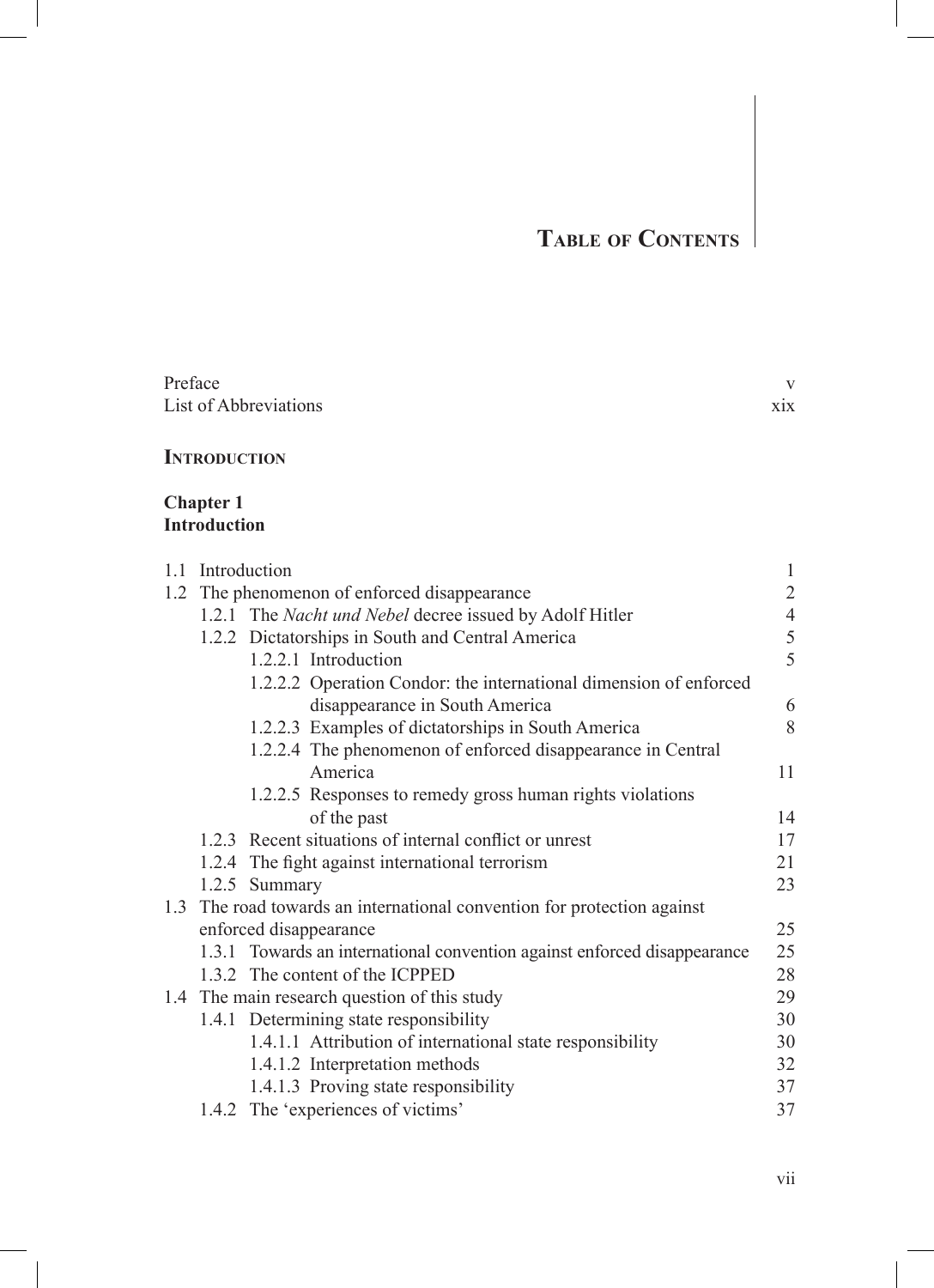| 1.5 Scope and methodology of the study | 38 |
|----------------------------------------|----|
| 1.5.1 Scope of the study               | 38 |
| 1.5.2 Methodology                      | 40 |
| 1.6 Structure of the book              | 43 |
| 1.7 Concluding remarks                 | 44 |

## **Part I Parameters of the evaluative framework**

#### **Chapter 2 Protection under the ICPPED**

| 2.1 | Introduction                                                                  | 49 |
|-----|-------------------------------------------------------------------------------|----|
| 2.2 | The drafting of a binding international convention against enforced           |    |
|     | disappearance                                                                 | 50 |
| 2.3 | Definitional issues with respect to enforced disappearance                    | 53 |
|     | 2.3.1 Definition of the right not to be subjected to enforced disappearance   | 53 |
|     | 2.3.1.1 Deprivation of liberty                                                | 54 |
|     | 2.3.1.2 Involvement of state agents, at least indirectly by                   |    |
|     | acquiescence                                                                  | 54 |
|     | 2.3.1.3 Refusal to acknowledge the deprivation of liberty or                  |    |
|     | concealment of the fate or whereabouts of the disappeared                     |    |
|     | person                                                                        | 56 |
|     | 2.3.1.4 Placing the person concerned outside the protection                   |    |
|     | of the law                                                                    | 56 |
|     | 2.3.1.5 Relation to other rights                                              | 58 |
|     | 2.3.2 The continuous nature of enforced disappearance                         | 59 |
|     | 2.3.3 Enforced disappearance as a crime against humanity                      | 60 |
|     | 2.3.4 Victims of enforced disappearance                                       | 62 |
|     | 2.3.5 Room for the interpretation and application of the definitional issues  | 63 |
|     | 2.4 The right not to be subjected to enforced disappearance                   | 64 |
|     | 2.4.1 An absolute and non-derogable right                                     | 64 |
|     | 2.4.2 Room for the interpretation and application of the right not to be      |    |
|     | subjected to enforced disappearance                                           | 65 |
|     | 2.5 Norms related to the prevention of enforced disappearance                 | 66 |
|     | 2.5.1 Criminalising enforced disappearance in domestic law                    | 66 |
|     | 2.5.2 Detention: communication, information and supervision                   | 68 |
|     | 2.5.3 Other measures not related to a specific case of deprivation of liberty | 73 |
|     | 2.5.4 Room for the interpretation and application of the norms related to     |    |
|     | prevention                                                                    | 74 |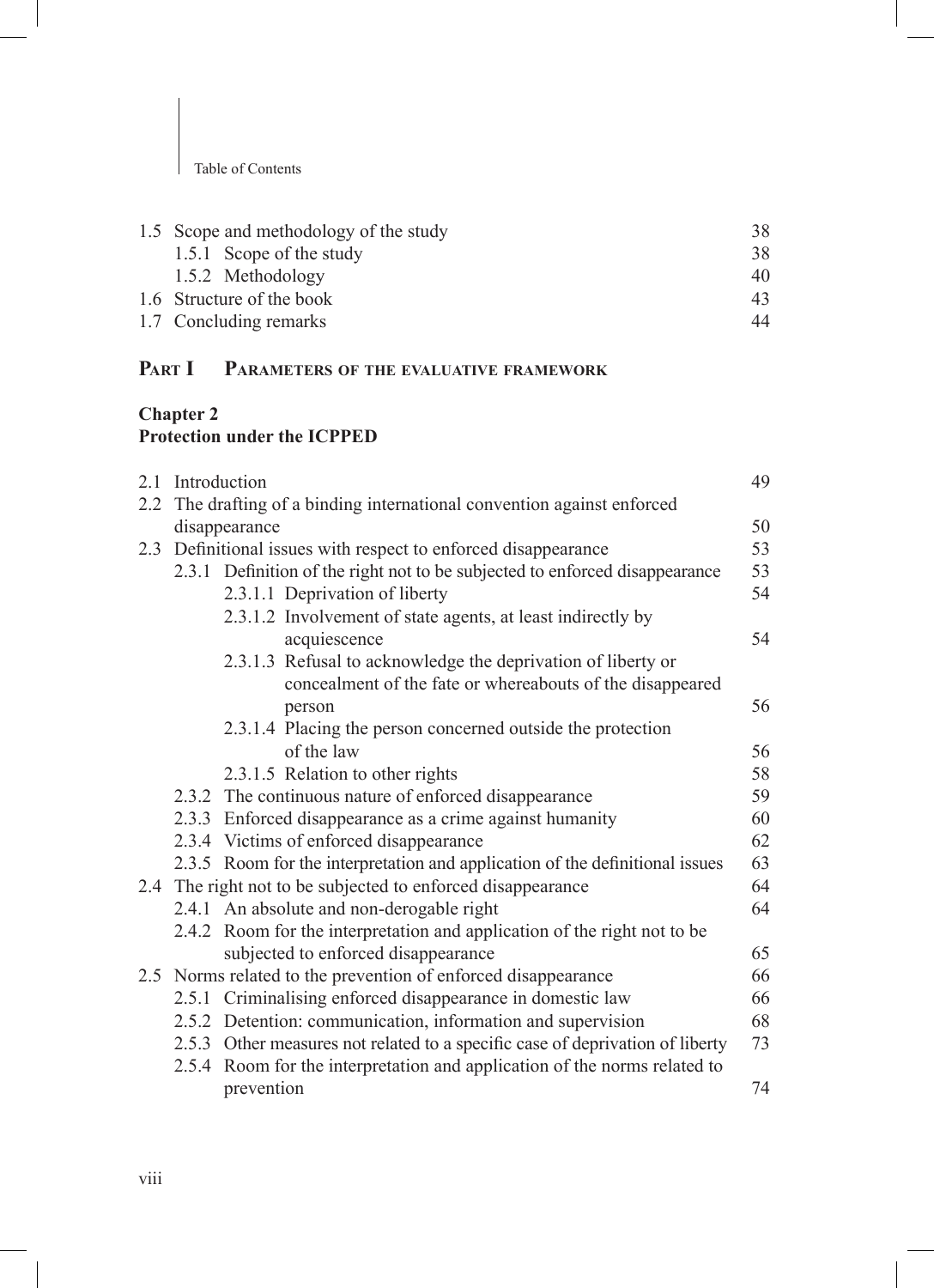|     | 2.6 The duty to instigate investigations into alleged crimes of enforced                                                                                     |    |
|-----|--------------------------------------------------------------------------------------------------------------------------------------------------------------|----|
|     | disappearance                                                                                                                                                | 76 |
|     | 2.6.1 Requirements for a thorough and impartial investigation<br>2.6.2 Room for the interpretation and application of the norms related to                   | 76 |
|     | investigating the crime of enforced disappearance                                                                                                            | 79 |
| 2.7 | Norms related to the prosecution of the alleged perpetrators of the crime                                                                                    |    |
|     | of enforced disappearance                                                                                                                                    | 79 |
|     | 2.7.1 Establishing jurisdiction over the crime of enforced disappearance                                                                                     | 79 |
|     | 2.7.2 The duty to either extradite or prosecute                                                                                                              | 80 |
|     | 2.7.3 The compatibility of statutes of limitations with the ICPPED                                                                                           | 82 |
|     | 2.7.4 Amnesty laws: an unresolved issue                                                                                                                      | 83 |
|     | 2.7.5 Room for the interpretation and application of the norms related to<br>prosecution                                                                     | 84 |
|     | 2.8 Additional norms related to investigation and prosecution                                                                                                | 85 |
|     | 2.8.1 Cooperation between States Parties                                                                                                                     | 85 |
|     | 2.8.2 The right to know the truth                                                                                                                            | 86 |
|     | 2.8.3 The right to unite efforts in the search for disappeared persons and                                                                                   |    |
|     | in assisting victims                                                                                                                                         | 87 |
|     | 2.8.4 Room for the interpretation and application of the additional norms                                                                                    |    |
|     | related to investigation and prosecution                                                                                                                     | 87 |
|     | 2.9 Norms related to the punishment of the perpetrators of the crime of enforced                                                                             |    |
|     | disappearance                                                                                                                                                | 88 |
|     | 2.9.1 The duty to punish and possibilities for mitigating and aggravating                                                                                    |    |
|     | circumstances                                                                                                                                                | 88 |
|     | 2.9.2 Room for the interpretation and application of the norms related to                                                                                    |    |
|     | punishment                                                                                                                                                   | 89 |
|     | 2.10 Norms related to the compensation of victims of enforced disappearance                                                                                  | 89 |
|     | 2.10.1 The right to obtain reparation                                                                                                                        | 89 |
|     | 2.10.2 Administrative measures regarding the legal status of victims                                                                                         | 91 |
|     | 2.10.3 Room for the interpretation and application of the norms related to                                                                                   |    |
|     | reparation                                                                                                                                                   | 92 |
|     | 2.11 The duty to respond to crimes committed by non-state actors                                                                                             | 92 |
|     | 2.11.1 The duty to investigate crimes and to bring the perpetrators to justice<br>2.11.2 Room for the interpretation and application of the norms related to | 92 |
|     | protection from crimes by non-state actors                                                                                                                   | 92 |
|     | 2.12 Concluding remarks: interpretation conundrums in the ICPPED that need                                                                                   |    |
|     | further exploration                                                                                                                                          | 93 |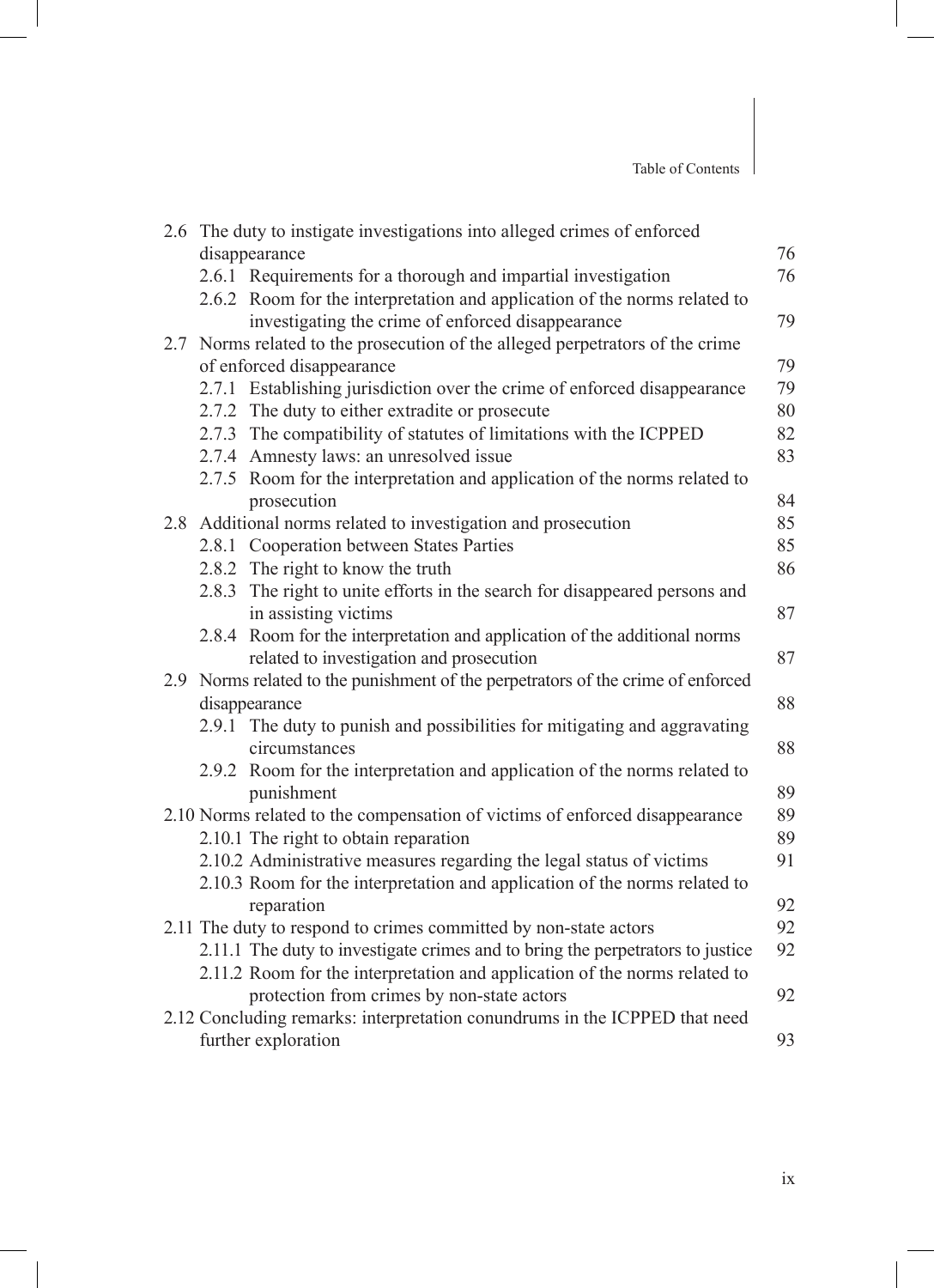#### **Chapter 3 Determining State Responsibility through the Examination of State Obligations**

| 3.1 Introduction                                                                |     |
|---------------------------------------------------------------------------------|-----|
| 3.2 The theory on typologies of state obligations                               | 98  |
| 3.3 Typologies of state obligations applied by treaty bodies                    | 101 |
| 3.3.1 The Human Rights Committee                                                | 101 |
| 3.3.2 The European Court of Human Rights                                        | 103 |
| 3.3.3 The Inter-American Court of Human Rights                                  | 109 |
| 3.4 Obligations laid down in the ICPPED                                         | 115 |
| 3.5 Concluding remarks: types of obligations used for the purpose of this study | 116 |

#### **Chapter 4**

### **Protection Attuned to Experiences of Victims**

|     | 4.1 Introduction                                                             | 119 |
|-----|------------------------------------------------------------------------------|-----|
| 4.2 | Impact on the disappeared person                                             | 120 |
| 4.3 | Repercussions on the relatives of the disappeared person                     | 123 |
|     | 4.3.1 The frozen grief and continuing anguish of relatives                   | 124 |
|     | 4.3.2 Mental and physical deterioration                                      | 127 |
|     | 4.3.3 The response of the state as an aggravating factor                     | 128 |
|     | 4.3.4 Legal impediments in bringing the perpetrators to justice              | 133 |
|     | 4.3.5 Impact of an enforced disappearance on the family as a whole           | 133 |
| 4.4 | Impact of an enforced disappearance on society                               | 136 |
|     | 4.5 The evaluative framework: five main causes of victims' suffering and the |     |
|     | measures that contribute either to preventing them in the first place or to  |     |
|     | minimising their effects                                                     | 138 |
|     | 4.5.1 No trace of the disappeared person and denials by the state            |     |
|     | authorities                                                                  | 139 |
|     | 4.5.2 Uncooperative and offensive conduct, or complete inaction, on the      |     |
|     | part of the state authorities in discovering the whereabouts or fate         |     |
|     | of the disappeared person                                                    | 140 |
|     | 4.5.3 De facto and de jure impunity                                          | 141 |
|     | 4.5.4 An unsafe environment to conduct the search and other activities       |     |
|     | related to the enforced disappearance                                        | 143 |
|     | 4.5.4.1 Preventing state agents from committing enforced                     |     |
|     | disappearances: a criminologist perspective                                  | 145 |
|     | 4.5.4.2 Measures contributing to a safe environment for relatives            |     |
|     | of disappeared persons                                                       | 148 |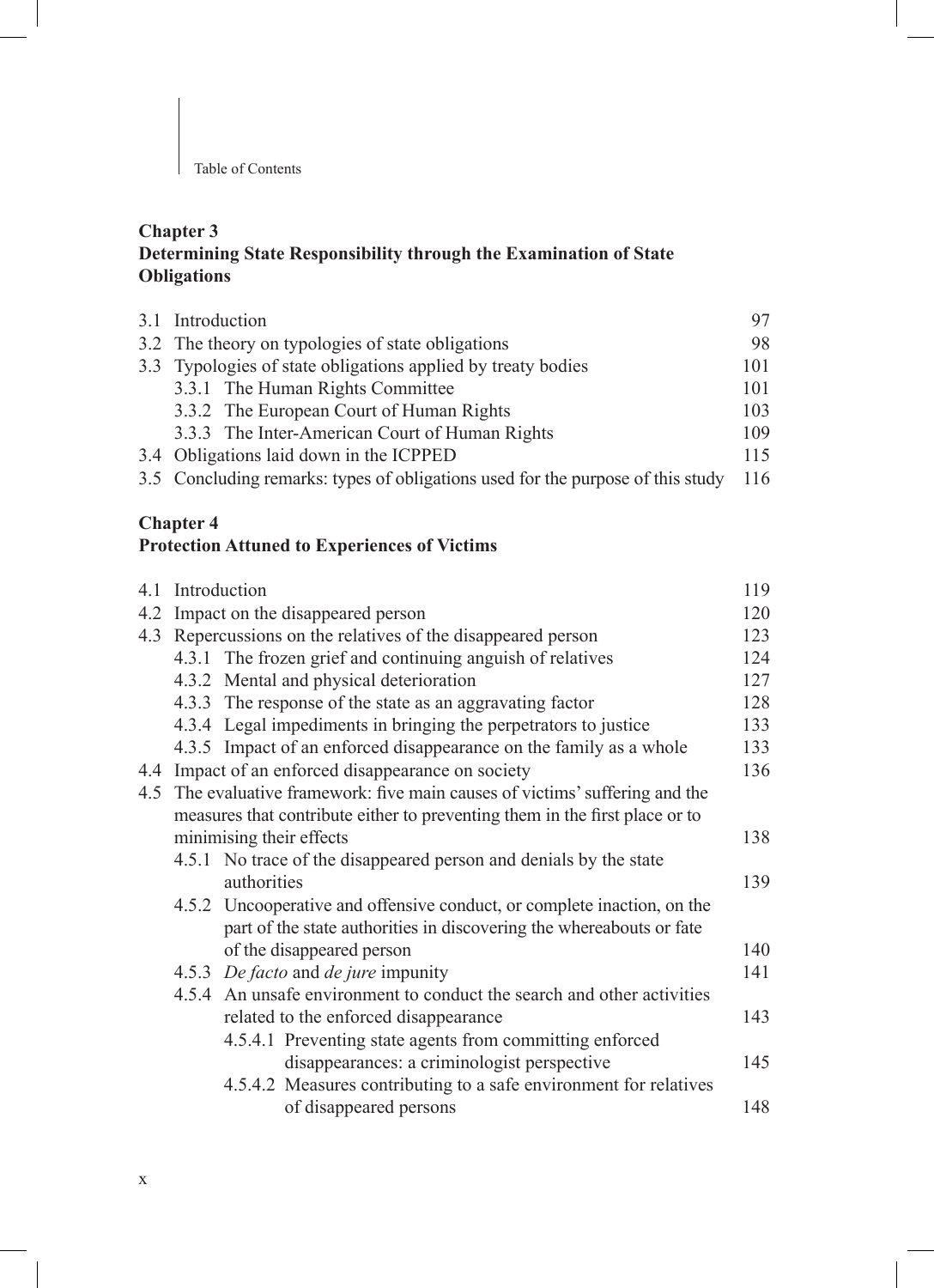| 4.5.5 Obstacles for victims to continue their 'normal' life | 150 |
|-------------------------------------------------------------|-----|
| 4.6 Concluding remarks                                      |     |

## **Part II Comparative Case-Law Analysis**

## **Chapter 5**

## **Definitional Issues in Relation to Enforced Disappearance**

| 5.1 | Introduction                                                                     | 157 |
|-----|----------------------------------------------------------------------------------|-----|
|     | 5.2 Enforced disappearance as a multiple violation of civil and political rights | 158 |
|     | 5.2.1 Human Rights Committee                                                     | 158 |
|     | 5.2.2 The Inter-American Court of Human Rights                                   | 160 |
|     | 5.2.3 The European Court of Human Rights                                         | 164 |
|     | 5.2.4 Comparative remarks on the multiple rights approach in light of            |     |
|     | the experiences of victims                                                       | 167 |
|     | 5.3 The definition of enforced disappearance                                     | 169 |
|     | 5.3.1 Refusal to acknowledge the deprivation of liberty or disclose the          |     |
|     | fate or whereabouts of the person concerned                                      | 169 |
|     | 5.3.2 Placement of the person concerned outside the protection of the law        | 170 |
|     | 5.3.3 Enforced disappearance as a distinct human rights violation                | 171 |
|     | 5.3.3.1 Enforced disappearance and other forms of deprivation of                 |     |
|     | liberty                                                                          | 172 |
|     | 5.3.3.2 Difference between enforced disappearances and extra-                    |     |
|     | judicial killings                                                                | 174 |
|     | 5.3.4 Comparative remarks on the definition of enforced disappearance            |     |
|     | in light of the experiences of victims                                           | 176 |
|     | 5.4 Victims of enforced disappearance                                            | 179 |
|     | 5.4.1 The Human Rights Committee                                                 | 179 |
|     | 5.4.2 The Inter-American Court of Human Rights                                   | 180 |
|     | 5.4.3 The European Court of Human Rights                                         | 184 |
|     | 5.4.4 Victims and their personal claims in relation to the exhaustion of         |     |
|     | domestic remedies                                                                | 187 |
|     | 5.4.5 Comparative remarks in light of the experiences of victims                 | 188 |
|     | 5.5 The continuous nature of enforced disappearance                              | 189 |
|     | 5.5.1 The Human Rights Committee                                                 | 191 |
|     | 5.5.2 The Inter-American Court of Human Rights                                   | 195 |
|     | 5.5.3 The European Court of Human Rights                                         | 199 |
|     | 5.5.4 Comparative remarks on the continuous nature in light of the               |     |
|     | experiences of victims                                                           | 202 |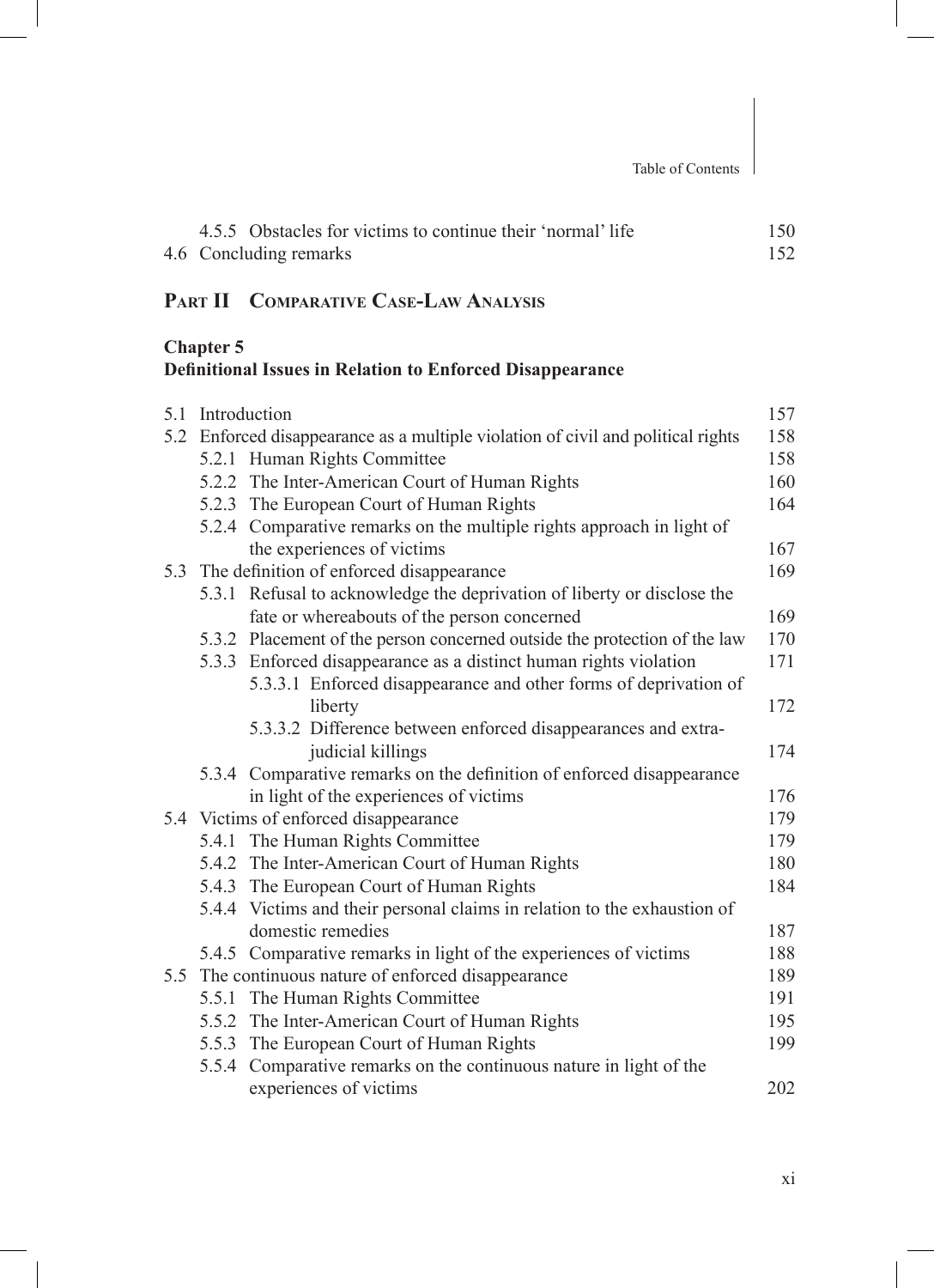|                                     | 203                                                                                                                                                                                                                                                                                    |
|-------------------------------------|----------------------------------------------------------------------------------------------------------------------------------------------------------------------------------------------------------------------------------------------------------------------------------------|
|                                     | 204                                                                                                                                                                                                                                                                                    |
|                                     | 205                                                                                                                                                                                                                                                                                    |
|                                     |                                                                                                                                                                                                                                                                                        |
| light of the experiences of victims | 206                                                                                                                                                                                                                                                                                    |
|                                     | 207                                                                                                                                                                                                                                                                                    |
|                                     | 5.6 The systematic practice of enforced disappearance as a crime against<br>humanity<br>5.6.1 The Inter-American Court of Human Rights<br>5.6.2 The European Court of Human Rights<br>5.6.3 Comparative remarks on the existence of a systematic practice in<br>5.7 Concluding remarks |

### **Chapter 6**

#### **Determining State Responsibility for Enforced Disappearance on the Basis of the Duty to Respect**

| 6.1 | Introduction                                                            | 213 |
|-----|-------------------------------------------------------------------------|-----|
| 6.2 | Preliminary remarks on evidentiary matters                              | 214 |
| 6.3 | State agents as the perpetrators of the crime of enforced disappearance | 216 |
|     | 6.3.1 The Human Rights Committee                                        | 216 |
|     | 6.3.1.1 The admissibility of evidence: types of evidence and            |     |
|     | time-limits                                                             | 216 |
|     | 6.3.1.2 The burden of proof                                             | 218 |
|     | 6.3.1.3 The standard of proof and the evaluation of evidence            | 220 |
|     | 6.3.2 The Inter-American Court of Human Rights                          | 224 |
|     | 6.3.2.1 The admissibility of evidence                                   | 224 |
|     | 6.3.2.2 The burden of proof                                             | 227 |
|     | 6.3.2.3 The standard of proof and the evaluation of evidence            | 229 |
|     | 6.3.3 The European Court of Human Rights                                | 235 |
|     | 6.3.3.1 The admissibility of evidence: types of evidence and            |     |
|     | time-limits                                                             | 235 |
|     | 6.3.3.2 The burden of proof                                             | 236 |
|     | 6.3.3.3 The standard of proof and the evaluation of evidence            | 238 |
|     | 6.3.4 Comparative remarks in light of the experiences of victims        | 247 |
|     | 6.4 Responsibility based on the indirect involvement of the state       | 252 |
|     | 6.4.1 The Inter-American Court of Human Rights                          | 253 |
|     | 6.4.2 The European Court of Human Rights                                | 257 |
|     | 6.4.3 Comparative remarks in light of the experiences of victims        | 260 |
|     | 6.5 Concluding remarks                                                  | 261 |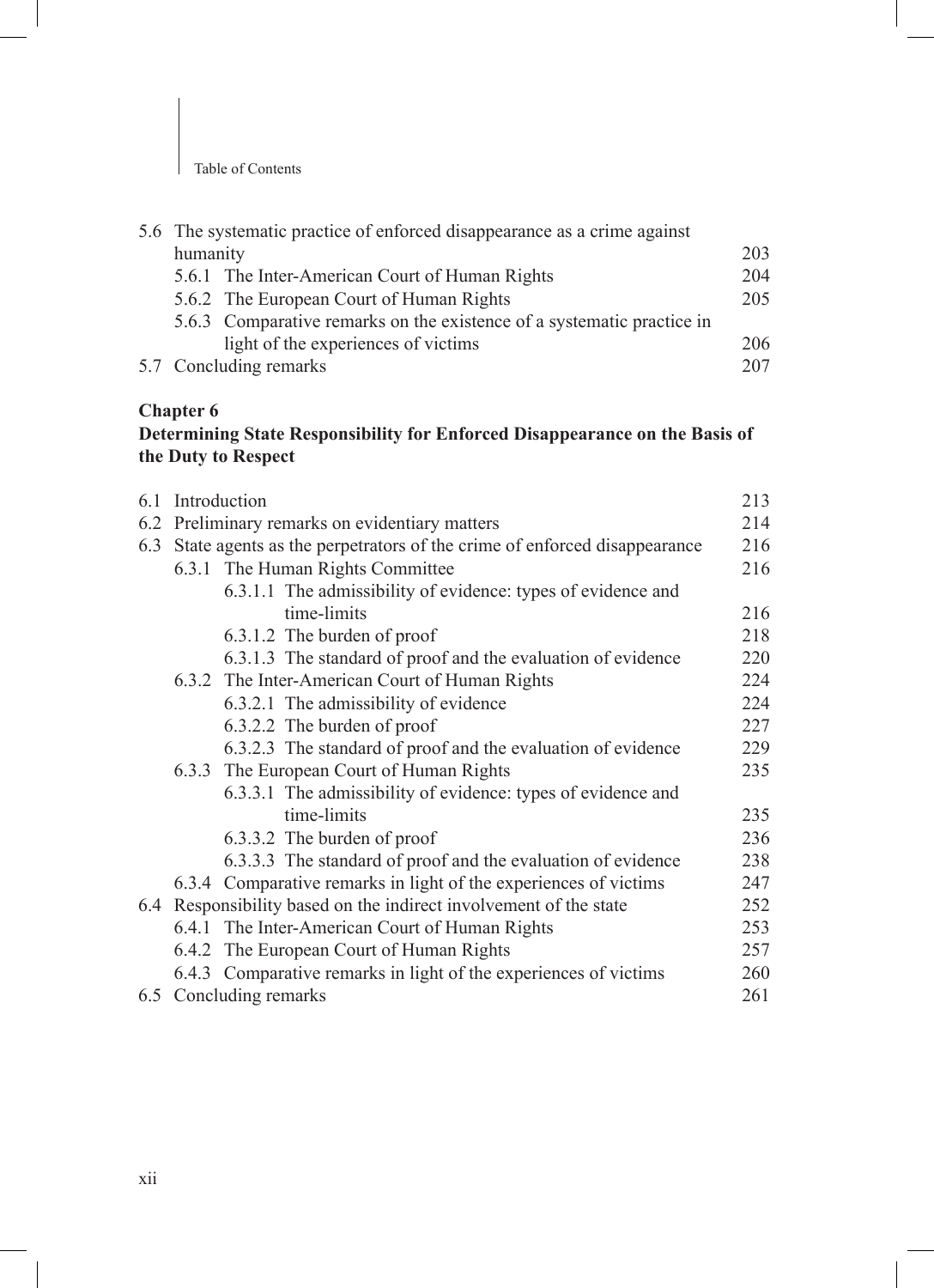#### **Chapter 7 Determining State Responsibility for Enforced Disappearance on the basis of the Duty to Prevent**

| 7.1 | Introduction                                                                                  | 265 |
|-----|-----------------------------------------------------------------------------------------------|-----|
|     | 7.2 'Reasonableness' as the limiting factor to the scope of the duty to prevent               | 265 |
| 7.3 | Protective measures to prevent the enforced disappearance of persons                          |     |
|     | not in detention                                                                              | 268 |
|     | 7.3.1 The Human Rights Committee                                                              | 268 |
|     | 7.3.2 The Inter-American Court of Human Rights                                                | 270 |
|     | 7.3.3 The European Court of Human Rights                                                      | 272 |
|     | 7.3.4 Comparative remarks on protective measures in light of the                              |     |
|     | experiences of victims                                                                        | 274 |
|     | 7.4 Safeguards surrounding arrest and detention                                               | 275 |
|     | 7.4.1 The Human Rights Committee                                                              | 276 |
|     | 7.4.1.1 Safeguards under Article 9 ICCPR: the right to liberty and                            |     |
|     | security                                                                                      | 276 |
|     | 7.4.1.2 Articles 7, 10 and 16 ICCPR: contact between detainees                                |     |
|     | and their relatives                                                                           | 279 |
|     | 7.4.2 The Inter-American Court of Human Rights                                                | 280 |
|     | 7.4.2.1 Safeguards under Article 7 ACHR (the right to liberty and                             |     |
|     | security)                                                                                     | 280 |
|     | 7.4.2.2 Keeping track of detained persons through custody                                     |     |
|     | records                                                                                       | 287 |
|     | 7.4.2.3 Article 5 ACHR (the right to humane treatment) and the                                |     |
|     | communication between detainees and their relatives                                           | 287 |
|     | 7.4.3 The European Court of Human Rights                                                      | 288 |
|     | 7.4.3.1 Article 5 ECHR (the right to liberty and security)                                    | 288 |
|     | 7.4.3.2 Article 6 ECHR and access to a lawyer                                                 | 293 |
|     | 7.4.3.3 Article 8 ECHR and the possibility of communication                                   |     |
|     | between detainees and relatives                                                               | 294 |
|     | 7.4.4 Comparative remarks on safeguards surrounding arrest                                    |     |
|     | and detention in light of the experiences of victims                                          | 295 |
|     | 7.5 Additional obligations to prevent similar violations in the future                        | 300 |
|     | 7.5.1 Human Rights Committee                                                                  | 300 |
|     | 7.5.2 The Inter-American Court of Human Rights                                                | 300 |
|     |                                                                                               |     |
|     | 7.5.3 The European Court of Human Rights                                                      | 304 |
|     | 7.5.4 Comparative remarks on measures of non-repetition in light of<br>experiences of victims | 306 |

7.6 Concluding remarks 309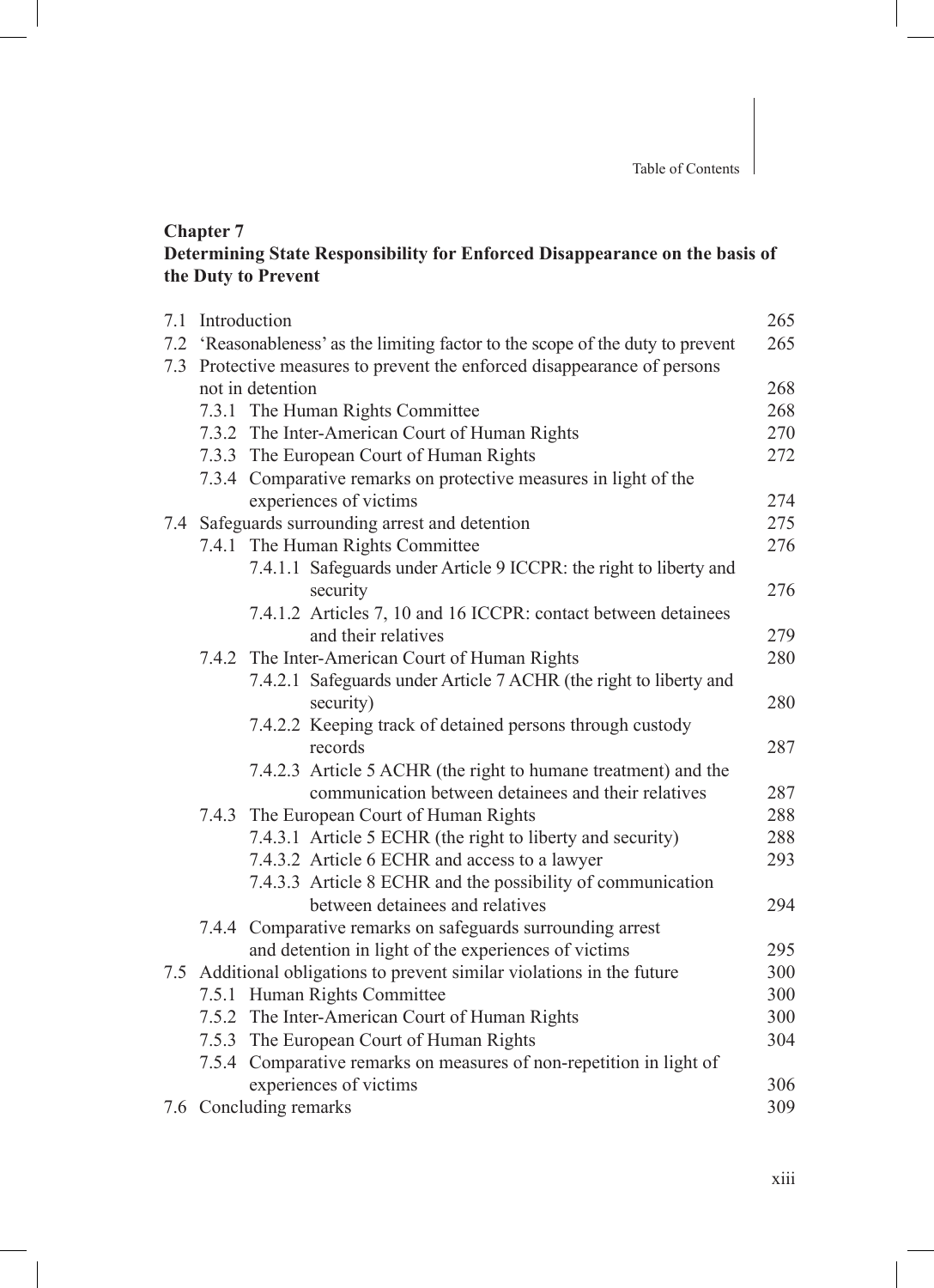## **Chapter 8**

### **Determing State Responsibility Based on the Duties to Investigate, Prosecute, Punish and Provide Reparation**

|     | 8.1 Introduction<br>313                                                     |                                                                              |     |
|-----|-----------------------------------------------------------------------------|------------------------------------------------------------------------------|-----|
|     | 8.2 Legal basis of the duties to investigate, prosecute, punish and provide |                                                                              |     |
|     | reparation                                                                  |                                                                              | 314 |
| 8.3 | Justifications for the duties to investigate, prosecute and punish          |                                                                              | 318 |
|     |                                                                             | 8.3.1 Locating the disappeared person                                        | 318 |
|     |                                                                             | 8.3.2 Revealing the truth about the whereabouts or fate of the               |     |
|     |                                                                             | disappeared person                                                           | 319 |
|     |                                                                             | 8.3.3 Combating impunity and reinforcement of the rule of law                | 319 |
|     |                                                                             | 8.3.4 Investigation and finding of guilt as prerequisites for administrative |     |
|     |                                                                             | remedies and compensation                                                    | 321 |
|     |                                                                             | 8.3.5 Comparative remarks in light of the experiences of victims             | 321 |
|     |                                                                             | 8.4 The duty to investigate                                                  | 322 |
|     |                                                                             | 8.4.1 The Human Rights Committee                                             | 322 |
|     |                                                                             | 8.4.2 The Inter-American Court of Human Rights                               | 324 |
|     |                                                                             | 8.4.3 The European Court of Human Rights                                     | 327 |
|     |                                                                             | 8.4.4 Comparative remarks in light of the experiences of victims             | 330 |
|     | 8.5 The right to know the truth                                             |                                                                              | 331 |
|     |                                                                             | 8.5.1 The Human Rights Committee                                             | 332 |
|     |                                                                             | 8.5.2 The Inter-American Court of Human Rights                               | 334 |
|     |                                                                             | 8.5.3 The European Court of Human Rights                                     | 337 |
|     |                                                                             | 8.5.4 Comparative remarks in light of the experiences of victims             | 340 |
|     | 8.6 Combating impunity                                                      |                                                                              | 345 |
|     |                                                                             | 8.6.1 The Human Rights Committee                                             | 346 |
|     |                                                                             | 8.6.1.1 Legal impediments to prosecution                                     | 347 |
|     |                                                                             | 8.6.1.2 The use of military courts                                           | 349 |
|     |                                                                             | 8.6.1.3 The international dimension of the duties to investigate             |     |
|     |                                                                             | and prosecute                                                                | 351 |
|     |                                                                             | 8.6.1.4 Pardons and the duty to punish                                       | 352 |
|     | 8.6.2                                                                       | The Inter-American Court of Human Rights                                     | 353 |
|     |                                                                             | 8.6.2.1 Factors leading to impunity: La Cantuta v. Peru                      | 355 |
|     |                                                                             | 8.6.2.2 The La Cantuta Case in context                                       | 362 |
|     |                                                                             | 8.6.2.3 Duty to punish                                                       | 369 |
|     | 8.6.3                                                                       | The European Court of Human Rights                                           | 371 |
|     |                                                                             | 8.6.3.1 The nature of the duty to investigate and prosecute                  | 371 |
|     |                                                                             | 8.6.3.2 The independence of the investigating and adjudicating               |     |
|     |                                                                             | authorities                                                                  | 375 |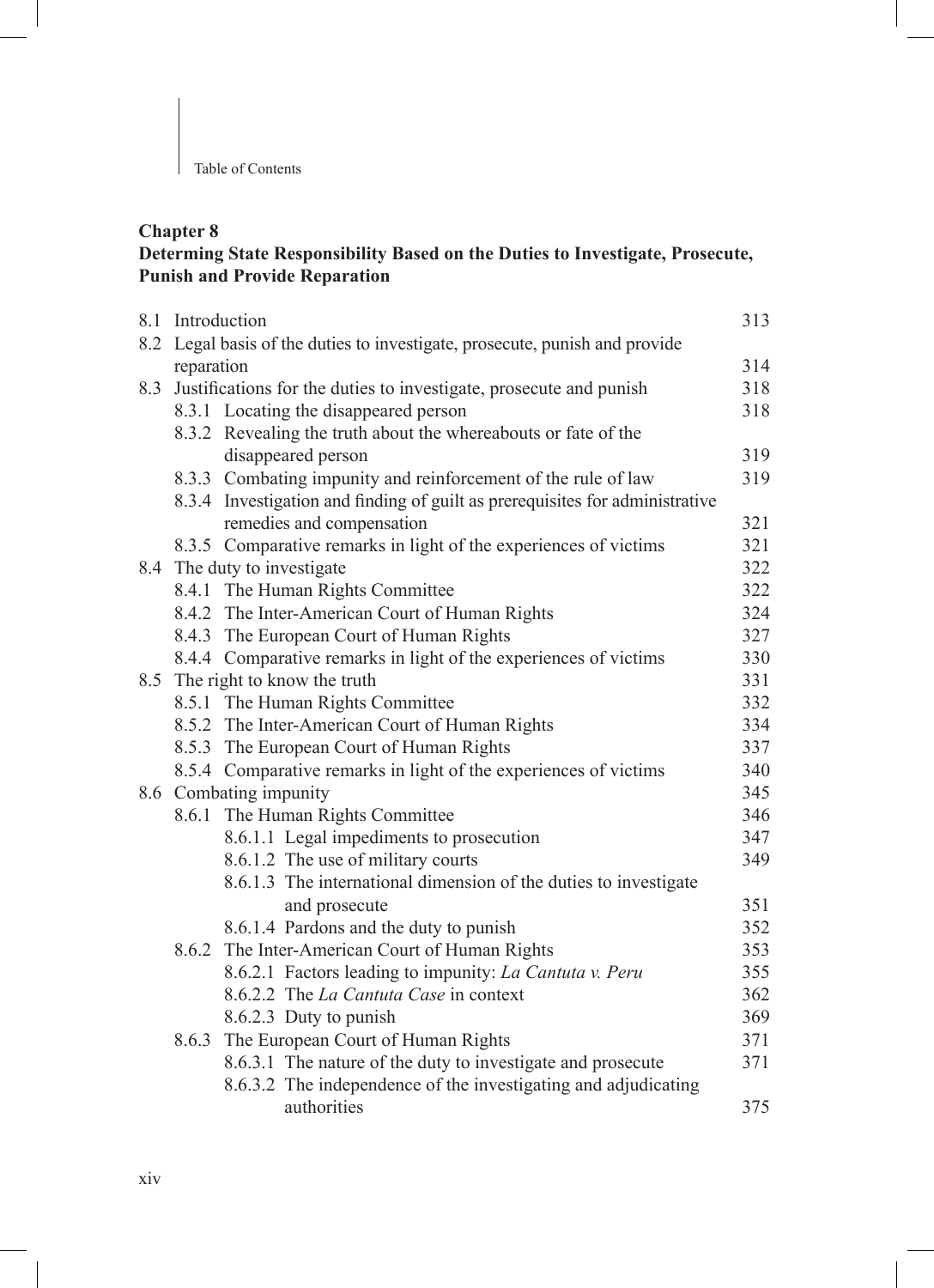|                                                                     | 8.6.3.3 Legal impediments to criminal proceedings                | 377 |
|---------------------------------------------------------------------|------------------------------------------------------------------|-----|
|                                                                     | 8.6.3.4 International cooperation and the duty to investigate    | 378 |
|                                                                     | 8.6.3.5 The duty to punish                                       | 379 |
|                                                                     | 8.6.4 Comparative remarks in light of the experiences of victims | 380 |
| 8.7 Rationale, scope and content of the duty to provide reparations |                                                                  | 388 |
|                                                                     | 8.7.1 Rationale behind the duty to provide reparations           | 388 |
|                                                                     | 8.7.2 The content of the duty to provide reparations             | 389 |
|                                                                     | 8.7.2.1 The Human Rights Committee                               | 389 |
|                                                                     | 8.7.2.2 The Inter-American Court of Human Rights                 | 390 |
|                                                                     | 8.7.2.3 The European Court of Human Rights                       | 393 |
|                                                                     | 8.7.3 Comparative remarks in light of the experiences of victims | 395 |
|                                                                     | 8.8 Concluding remarks                                           | 397 |

#### **Chapter 9**

#### **The Duty to Protect Individuals at Risk of Being Subjected to Disappearance by Private Individuals or Groups of Individuals**

| 9.1 | Introduction                                                             |                                                                          | 399 |
|-----|--------------------------------------------------------------------------|--------------------------------------------------------------------------|-----|
| 9.2 | Appropriate measures to investigate crimes committed by non-state actors |                                                                          |     |
|     | and to bring the perpetrators to justice                                 |                                                                          | 401 |
|     | 9.3 The duty to take operational measures to protect                     |                                                                          | 402 |
|     |                                                                          | 9.3.1 The European Court: the scope and content of the duty to take      |     |
|     |                                                                          | preventive operational measures in enforced disappearance cases          | 402 |
|     |                                                                          | 9.3.1.1 Application of the Osman test in enforced disappearance          |     |
|     |                                                                          | cases                                                                    | 404 |
|     |                                                                          | 9.3.1.2 The limits of the Osman test in enforced disappearance           |     |
|     |                                                                          | cases                                                                    | 411 |
|     |                                                                          | 9.3.1.3 Preventive operational measures and the right to liberty         | 413 |
|     |                                                                          | 9.3.2 The Inter-American Court of Human Rights                           | 414 |
|     |                                                                          | 9.3.2.1 <i>The Pueblo Bello Massacre v. Colombia:</i> the facts of the   |     |
|     |                                                                          | case                                                                     | 414 |
|     |                                                                          | 9.3.2.2 The Pueblo Bello Massacre v. Colombia: a violation of the        |     |
|     |                                                                          | duty to prevent                                                          | 417 |
|     |                                                                          | 9.3.2.3 Acquiescence versus the duty to prevent                          | 421 |
|     |                                                                          | 9.3.3 Comparative remarks on taking operational measures in light of the |     |
|     |                                                                          | experiences of victims                                                   | 424 |
|     | 9.4 Concluding remarks                                                   |                                                                          | 429 |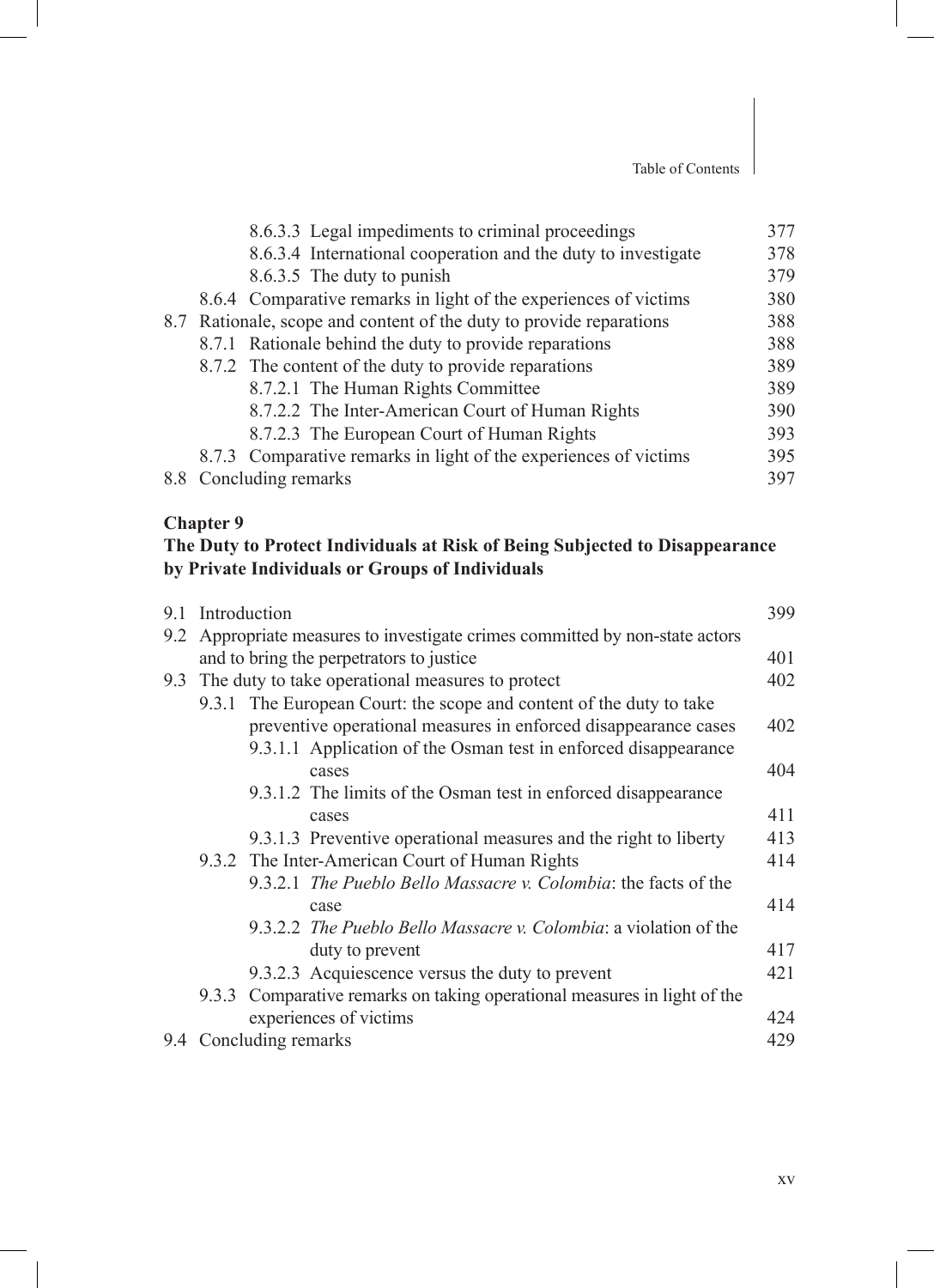## **Conclusion**

#### **Chapter 10 Conclusions and Recommendations**

| 10.1 | Introduction                                                              | 435 |
|------|---------------------------------------------------------------------------|-----|
| 10.2 | A victim perspective to the determination of international state          |     |
|      | responsibility for enforced disappearance: the parameters of the research | 436 |
| 10.3 | Definitional issues with respect to enforced disappearance                |     |
|      | 10.3.1 Towards an all-encompassing definition of enforced                 |     |
|      | disappearance that captures the seriousness of the crime                  | 440 |
|      | 10.3.1.1 The meaning of 'fate or whereabouts'                             | 440 |
|      | 10.3.1.2 Constructive use of the fourth element of the definition,        |     |
|      | 'placing the person outside the protection of the law'                    | 441 |
|      | 10.3.1.3 Enforced disappearance as a distinct human rights                |     |
|      | violation                                                                 | 443 |
|      | 10.3.2 The beginning and end of a continuous violation                    | 445 |
|      | 10.3.3 A well-defined yet inclusive notion of the victim                  | 447 |
|      | 10.3.4 A clear and transparent definition of enforced disappearance as    |     |
|      | a crime against humanity                                                  | 449 |
| 10.4 | Determining state responsibility for the enforced disappearance itself:   |     |
|      | a violation of the duty to respect                                        | 451 |
|      | 10.4.1 Acquiescence as the minimum threshold for the 'state'              |     |
|      | requirement                                                               | 451 |
|      | 10.4.2 Proving state involvement: the importance of modified rules of     |     |
|      | evidence                                                                  | 455 |
| 10.5 | The duty to prevent $-A$ state apparatus that minimises the possibilities |     |
|      | that persons are subjected to enforced disappearance                      |     |
|      | 10.5.1 Institutional safeguards surrounding arrest and detention          | 460 |
|      | 10.5.1.1 Conditions for the deprivation of liberty                        | 460 |
|      | 10.5.1.2 Access to information about the whereabouts of                   |     |
|      | detainees: custody records                                                | 461 |
|      | 10.5.1.3 Right to communicate with the outside world                      | 463 |
|      | 10.5.1.4 Prompt and diligent action by the judiciary: habeas              |     |
|      | corpus and access to places of detention                                  | 463 |
|      | 10.5.2 General measures aimed at curbing the criminal behaviour of        |     |
|      | state agents                                                              | 465 |
|      | 10.5.3 Preventive measures protecting against threats from state agents   | 468 |
| 10.6 | The obligation to respond when the crime of enforced disappearance is     |     |
|      | committed: the duties to investigate and to prosecute                     | 469 |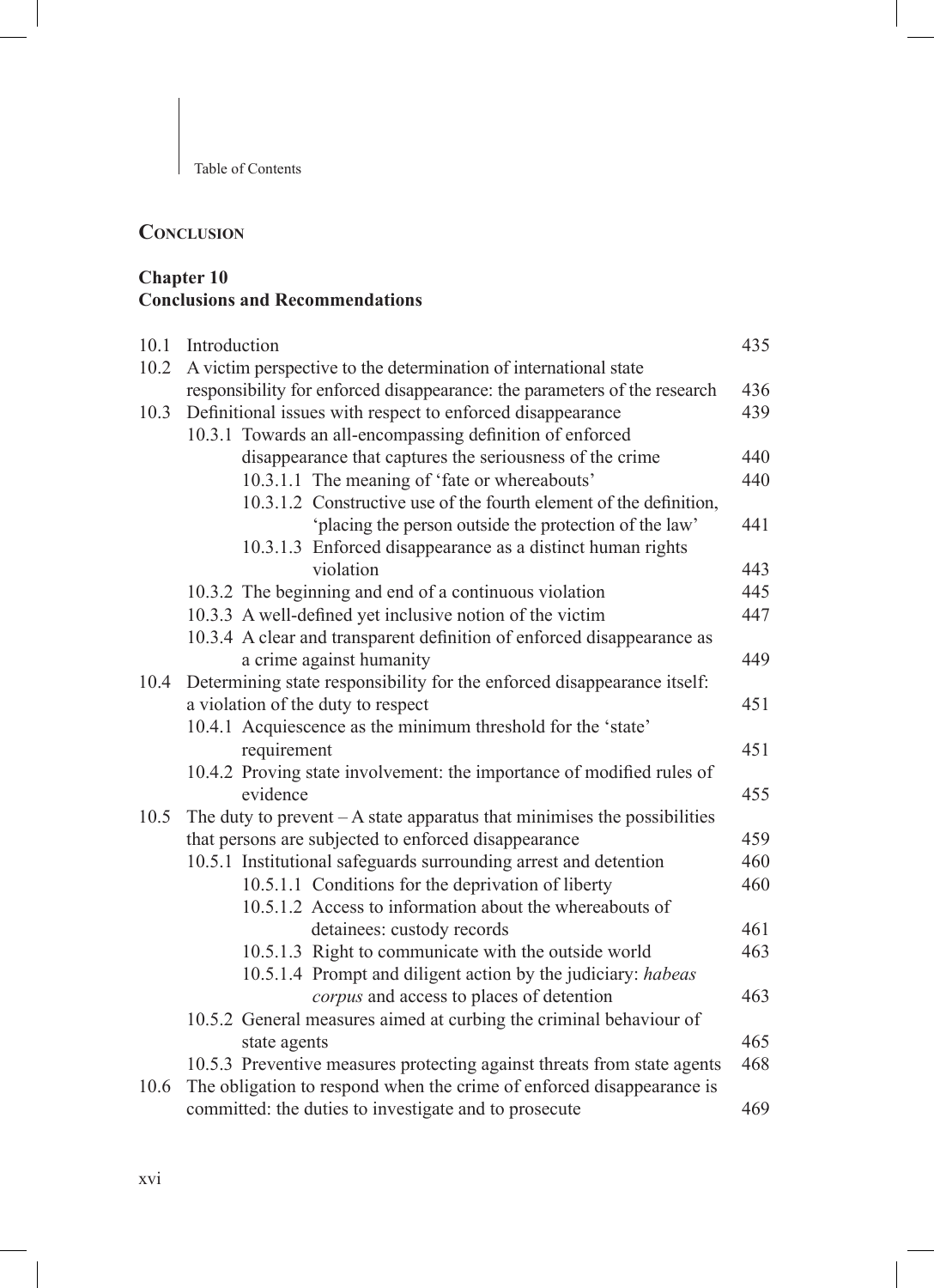|       | 10.6.1 Due diligence in the investigation                                       | 469 |
|-------|---------------------------------------------------------------------------------|-----|
|       | 10.6.2 The investigation with the aim of prosecution                            | 472 |
|       | 10.6.3 Legal standing and victim participation                                  | 473 |
|       | 10.6.4 Limited room for legal impediments barring prosecution                   | 474 |
|       | 10.6.5 The use of military courts in enforced disappearance cases               | 476 |
|       | 10.6.6 Evaluation of evidence in domestic courts                                | 477 |
|       | 10.6.7 Different shades in the right to know the truth                          | 478 |
|       | 10.7 The duty to punish the perpetrators for the crime of enforced              |     |
|       | disappearance                                                                   | 480 |
|       | 10.8 Determining state responsibility based on a failure to provide reparations |     |
|       | to victims                                                                      | 481 |
|       | 10.9 The standard related to the duty to protect against acts committed by non- |     |
|       | state actors                                                                    | 482 |
|       | 10.10 Is the ICPPED apt for protection from transnational disappearances?       | 483 |
|       | 10.11 Guiding recommendations to the Committee on Enforced                      |     |
|       | Disappearances                                                                  | 484 |
|       | Samenvatting (Summary in Dutch)                                                 | 497 |
|       | Bibliography                                                                    | 509 |
|       | Table of Cases, Views and Decisions                                             | 529 |
| Index |                                                                                 | 539 |
|       | Curriculum Vitae                                                                | 543 |
|       |                                                                                 |     |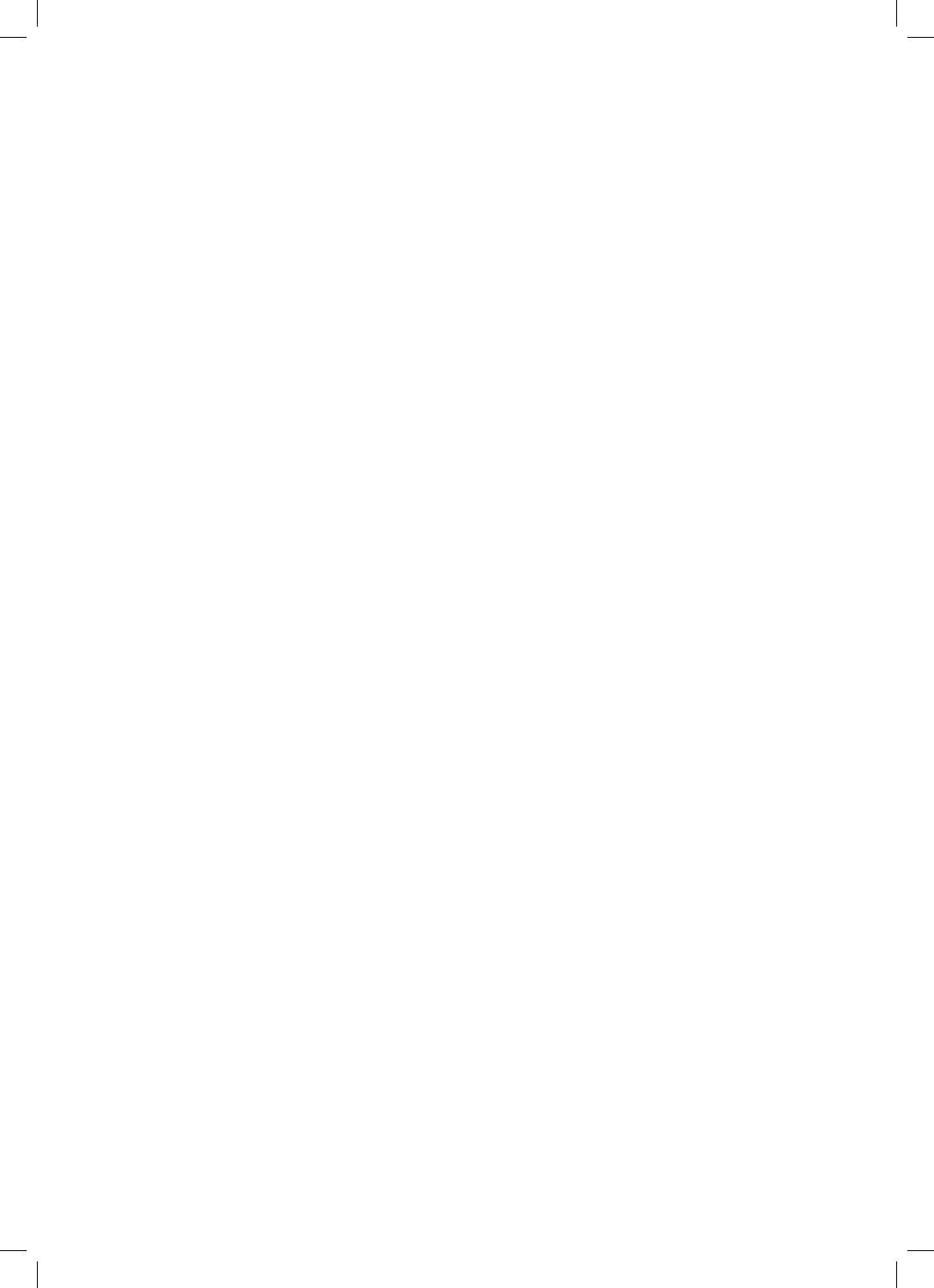# **List of Abbreviations**

| <b>ACHR</b>    | American Convention on Human Rights                         |
|----------------|-------------------------------------------------------------|
| AI             | <b>Amnesty International</b>                                |
| <b>APT</b>     | Association for the Prevention of Torture                   |
| <b>CAT</b>     | Convention against Torture and Other Cruel, Inhuman or      |
|                | Degrading Treatment or Punishment                           |
| <b>CED</b>     | Commission on Enforced Disappearances                       |
| <b>CEDAW</b>   | Convention on the Elimination of All Forms of               |
|                | Discrimination against Women                                |
| <b>CEH</b>     | Commission for Historical Clarification (Guatemala)         |
| <b>CEJIL</b>   | Center for Justice and International Law                    |
| <b>CERD</b>    | International Convention on the Elimination of All Forms of |
|                | Racial Discrimination                                       |
| <b>CESCR</b>   | Committee on Economic, Social and Cultural Rights           |
| CoE            | Council of Europe                                           |
| CoM            | Committee of Ministers of the Council of Europe             |
| <b>CPT</b>     | European Committee for the Prevention of Torture and        |
|                | Inhuman or Degrading Treatment or Punishment                |
| <b>CRC</b>     | Convention on the Rights of the Child                       |
| <b>CRPD</b>    | Convention on the Rights of Persons with Disabilities       |
| <b>DPPED</b>   | Declaration on the Protection of all Persons from Enforced  |
|                | Disappearance                                               |
| <b>ECHR</b>    | European Convention on Human Rights                         |
| <b>ECOSOC</b>  | Economic and Social Council                                 |
| <b>ECtHR</b>   | European Court of Human Rights                              |
| <b>FEDEFAM</b> | Federación Latinoamericana de Asociaciones de Familiares    |
|                | de Detenidos-Desaparecidos                                  |
| <b>GPO</b>     | General Prosecutor's Office                                 |
| <b>HRC</b>     | Human Rights Committee                                      |
| <b>HRW</b>     | Human Rights Watch                                          |
| <b>IACFD</b>   | Inter-American Convention on Forced Disappearance of        |
|                | Persons                                                     |
| <b>IAComHR</b> | Inter-American Commission on Human Rights                   |
| <b>IACtHR</b>  | Inter-American Court of Human Rights                        |
| <b>ICAED</b>   | International Coalition against Enforced Disappearances     |